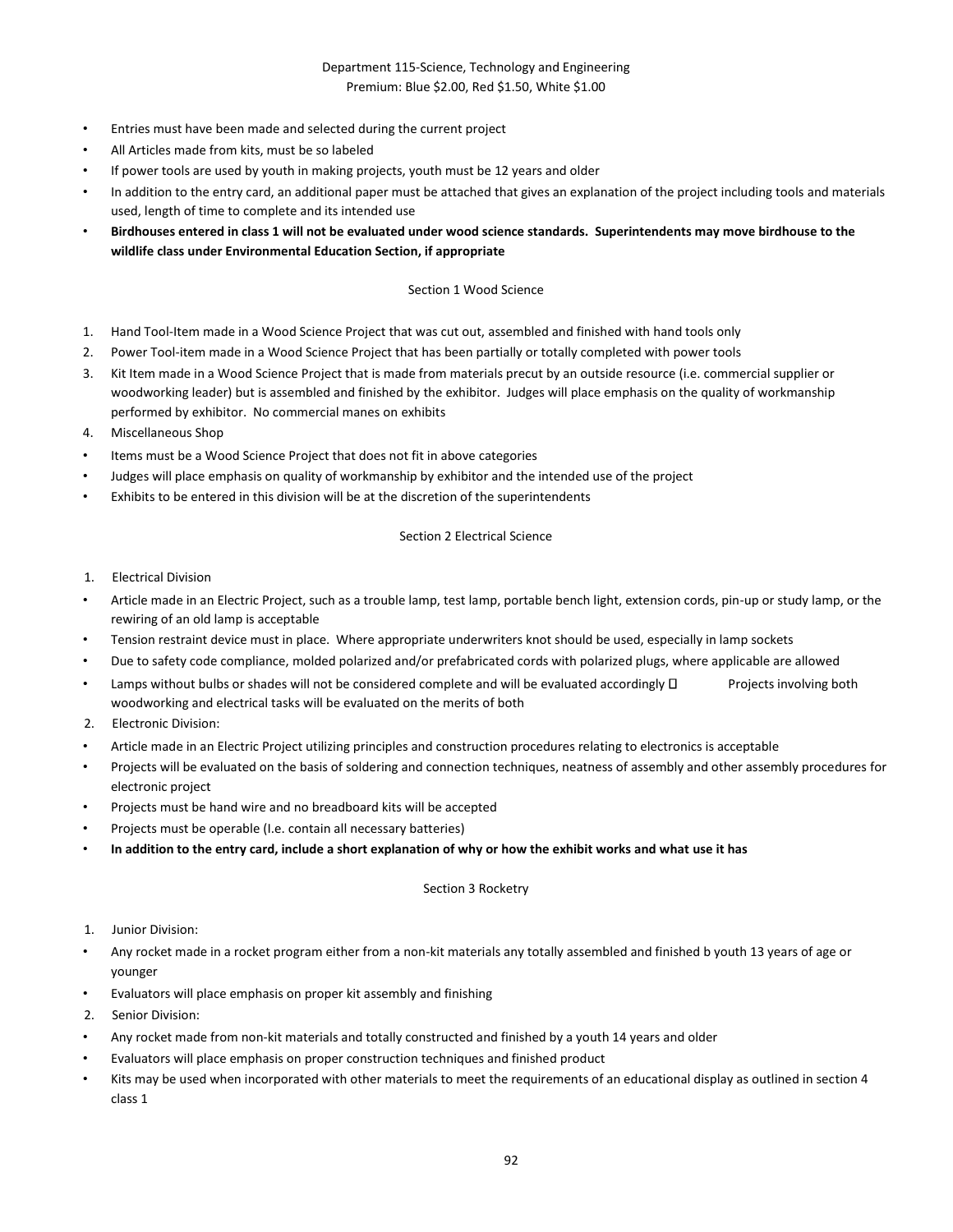#### Section 4 Construction Projects with Manufactured Components

- Youth entering projects in the following classes use manufactured construction pieces to complete projects. Examples are Lego\*, K'nex\*, Brio\* and Mechano\*, but projects are not limited to these examples
- Projects can incorporate design, following instructions, three dimensional thinking, design modifications, problem solving, creativity, architecture, structural design, principles of mechanics and use of color on the planning and design process
- These skills relate to the professions of engineering, science, construction, architecture and art
- Judging will be based on completion, complexity, presentation and explanation of design, understanding of principles and visual presentations
- **Following items must be included:** 
	- a. **Number of pieces**: Youth must know the approximate number of pieces used in assembly. For kits, this number is on the box. It is understood that after a long creative process, it may be difficult to know exact number of small pieces, the youth must provide an estimate rounded to 25
	- b. **Diagrams**: diagrams are required. A diagram could be a photograph printed on printer paper, a scale drawing on graph paper, a photocopy on an instruction sheet or a variable scale rough drawing. Relevant labels and explanations must be added. The diagram must include: 1) Name of youth; 2) The Title of the project; 3) The exact or approximate number of pieces and a self-judgment of Complexity level (a. easy, less than one hour to assemble; b) medium, 1-3 hours construction time; or c) complex, more than 3 hours of construction time. Juniors may use a photocopy of kit provided drawings for the basis of their diagrams, but brand logo must be covered and not visible. The diagram can be displayed in a plastic stand, mounted on poster board or attached in a folder. Art value, ability of written work to attract, use of color and use of font added to design presentation.
	- c. **Protection**: Youth may prepare a display box for the project. There is no evaluation or points for this box; it is merely protection. A simple box could be a cardboard box with two sides removed and replaced with plastic wrap.
- 1. Kit: This category is restricted to juniors (ages 8-13). Juniors are limited to two projects in this class. If two projects are entered, they must differ significantly (for example a creature, a building or a vehicle). Youth must enter a completed kit. Original story must describe design process and describing play with the model. Judging criteria includes: completion, complexity (number of pieces), diagram (of the completed model and key elements labeled), explanation of the design process, difficulties and interesting elements; describe plan value, imaginative play, what steps could be taken to improve model and overall presentation.
- 2. Original Model: Youth are limited to two projects in this class, projects must differ significantly. The project can be a scene, diorama, model, building, vehicle, plants or creature. Judging criteria includes: completion, design (number of pieces, moving parts-gear systems, axle systems (wheels), hidden entrances, pulleys, joints, projectiles and hinged components; unity of design-originality, use of color, symmetry of creativity, fully developed concept diagrams-comprehensive and detailed: an overall diagram of the completed model with key elements labeled, of moving part(s) or independent component, explanation/story/written report-of design process, difficulties encountered and their solutions, description of play value, future expansion of project and overall presentations.
- 3. Model Demonstrating a Mechanical Science Concept: Projects must be original, no kits and can include level arms, gears, pulleys, friction, belts, airfoils (flight, wine), catapults and load bearing bridges and beams. Science concepts can include energy transfer, stress, analysis, Newton's Law's, gravity, etc... Entries in this class must include a working model, an equation describing a principal of science, a labeled diagram of the project and written explanation of the science involved. Evaluation will also include presentation and visual impact of the project. Youth may conduct experiments with model and provide results in written report. Judging criteria includes: working model that demonstrates a principle of mechanical with equation displayed, labeled diagram provided that labels major parts of the model and also notes how parts or movement relates to equation; written report (no more than two pages) which explains the principle and how model illustrates the principle (may include additional page of experimental results using the model): written explanation that explains designs and construction of the model, including any difficulties and how they were overcome, description of the principle of mechanical science that is demonstrated, clear understanding of scientific principle and explanation of how the model illustrates principle; and overall visual impact of project as prepared for display, including attractiveness of display.
- 4. Transportation Designs: applies transportation pieces as Brio\* in which youth design a transportation system (road, railroad). Drawings are to be hand drawn. Judging criteria: presentation labeled with name of exhibitor and title of project to include schematic of system drawn to scale, roads, railroads and bridges clearly labeled or identified in the legend, senior to use 11 x 17 drawing paper, must have